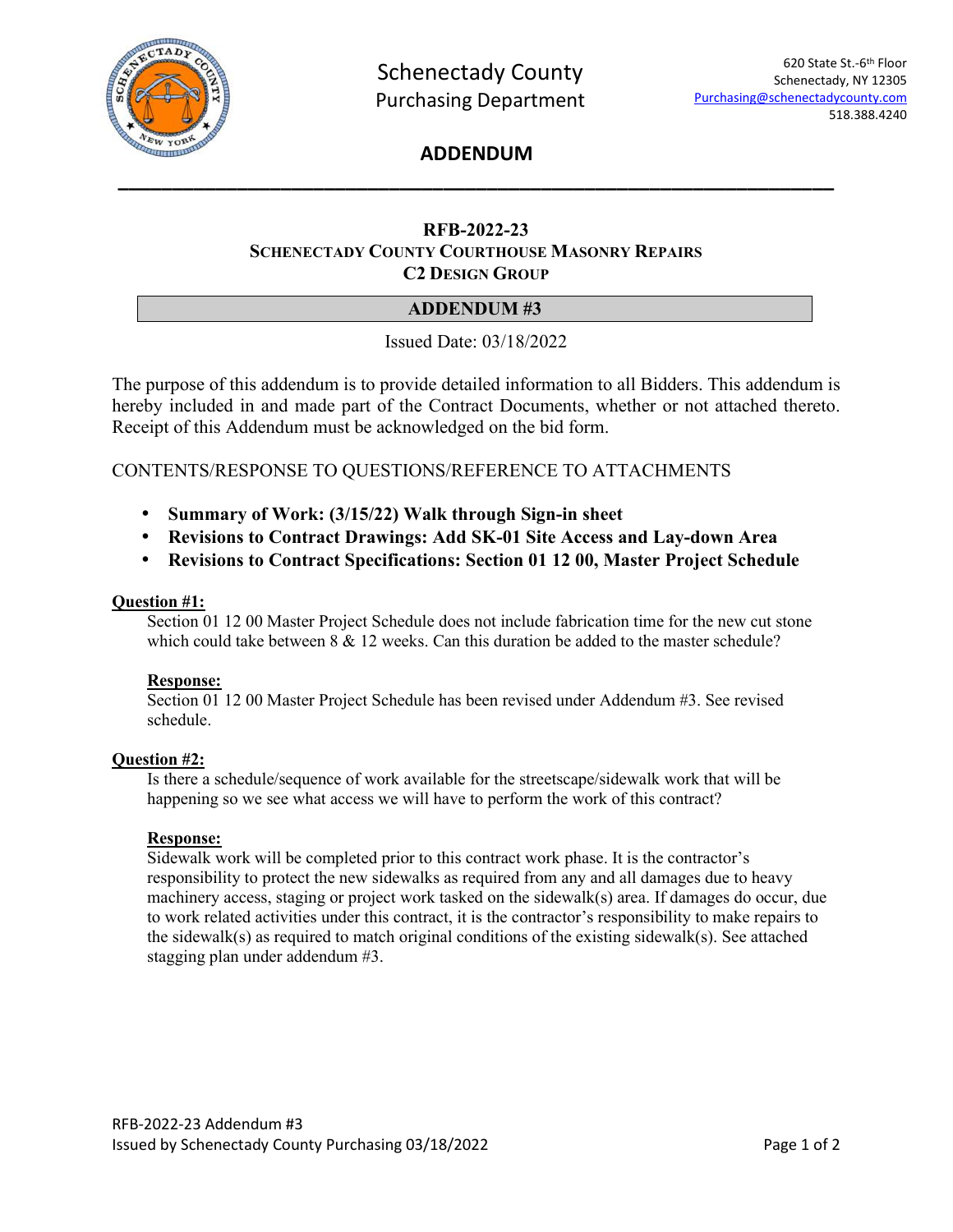

# **ADDENDUM \_\_\_\_\_\_\_\_\_\_\_\_\_\_\_\_\_\_\_\_\_\_\_\_\_\_\_\_\_\_\_\_\_\_\_\_\_\_\_\_\_\_\_\_\_\_\_\_\_\_\_\_\_\_\_\_\_\_\_\_\_\_\_\_\_\_**

## **Question #3:**

Will the County Building Permit that is part of the bid documents be the only permit needed for all work on this project or will we have to get permits from the City as well for street and sidewalk closures?

## **Response:**

The contractor is responsible for attaining city permits for sidewalk and street closures.

## **Please acknowledge this addendum on your bid form.**

# **END OF ADDENDUM #3**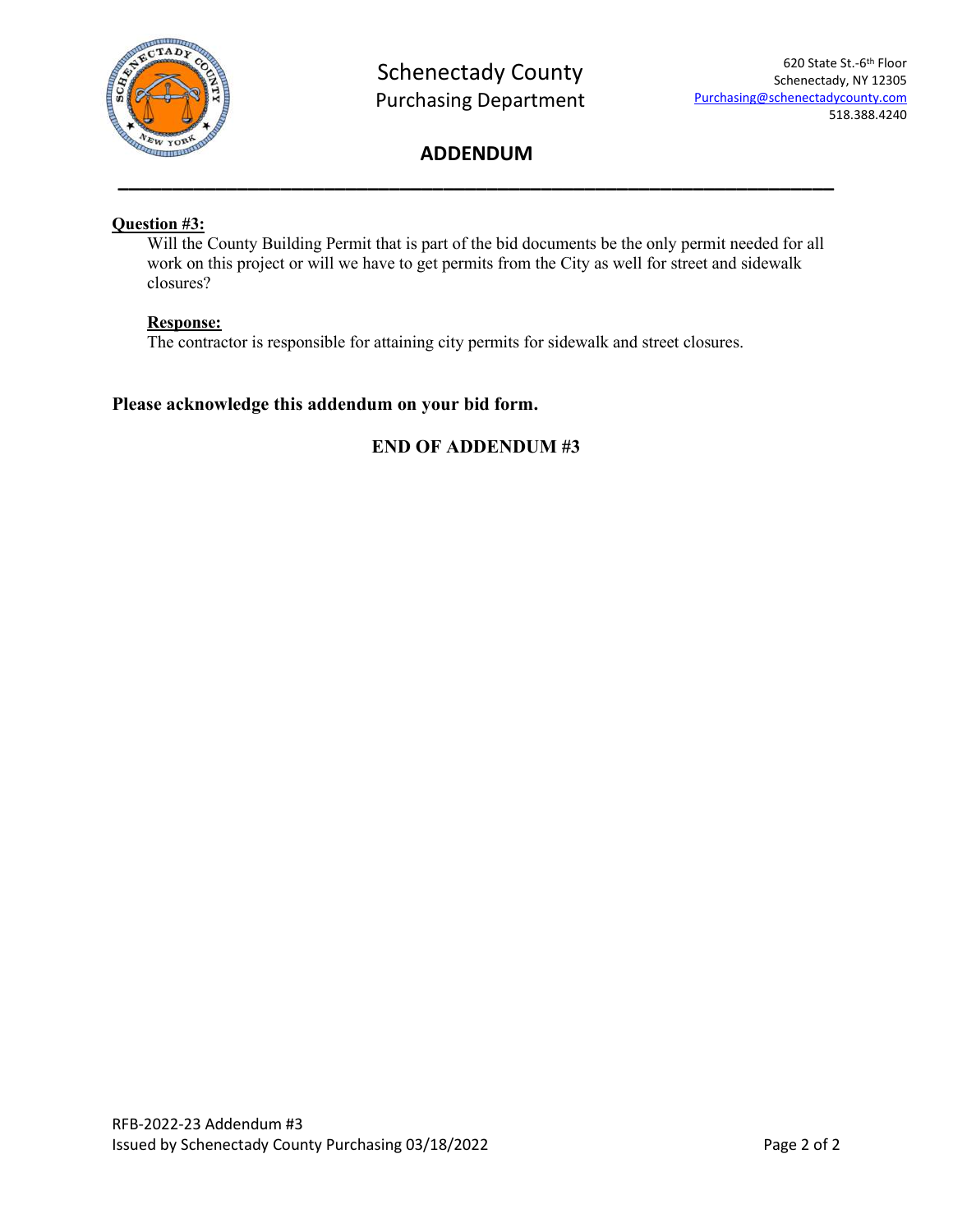

Schenectady County Sign In Sheet<br>Schenectady County Courthouse Masonry<br>**Sign In Sheet** 

# Sign In Sheet

- $\overline{1}$ SUMMARY OF WORK
- A. Courthouse Masonry<br>Date: 3/15/22
- $\mathbb{R}$  C.
- County Representative: Scott Tomlinson

|  | DOROYN HELFRICH                      | Dino Sciocchetti     | CNOWE CONNECT                  | L FRONA                   | Fermery                         | workas | <b>DENEVIN</b>         | Name:    |                            |
|--|--------------------------------------|----------------------|--------------------------------|---------------------------|---------------------------------|--------|------------------------|----------|----------------------------|
|  | MRAANE SULOING CONTRACTO mrovinane C | AJS MASON.44         | $A\supset$ $D$ $M$ as a $\sim$ | DE BRIND                  | MCC Contract-Mc, LM             | Janen  | sanan Lontuccinq       | Company: | Walk Through Sign in Sheet |
|  | murnane building. com                | CINO @ GISMASEUMYCOM | wanke o<br>SOROSONTA COND      | NAN SALA<br>a debimo, com | MMO MGOMOVYQ ACCCONTUGTERS. COM |        | CenEv<br>torpe ad. Can | Email:   |                            |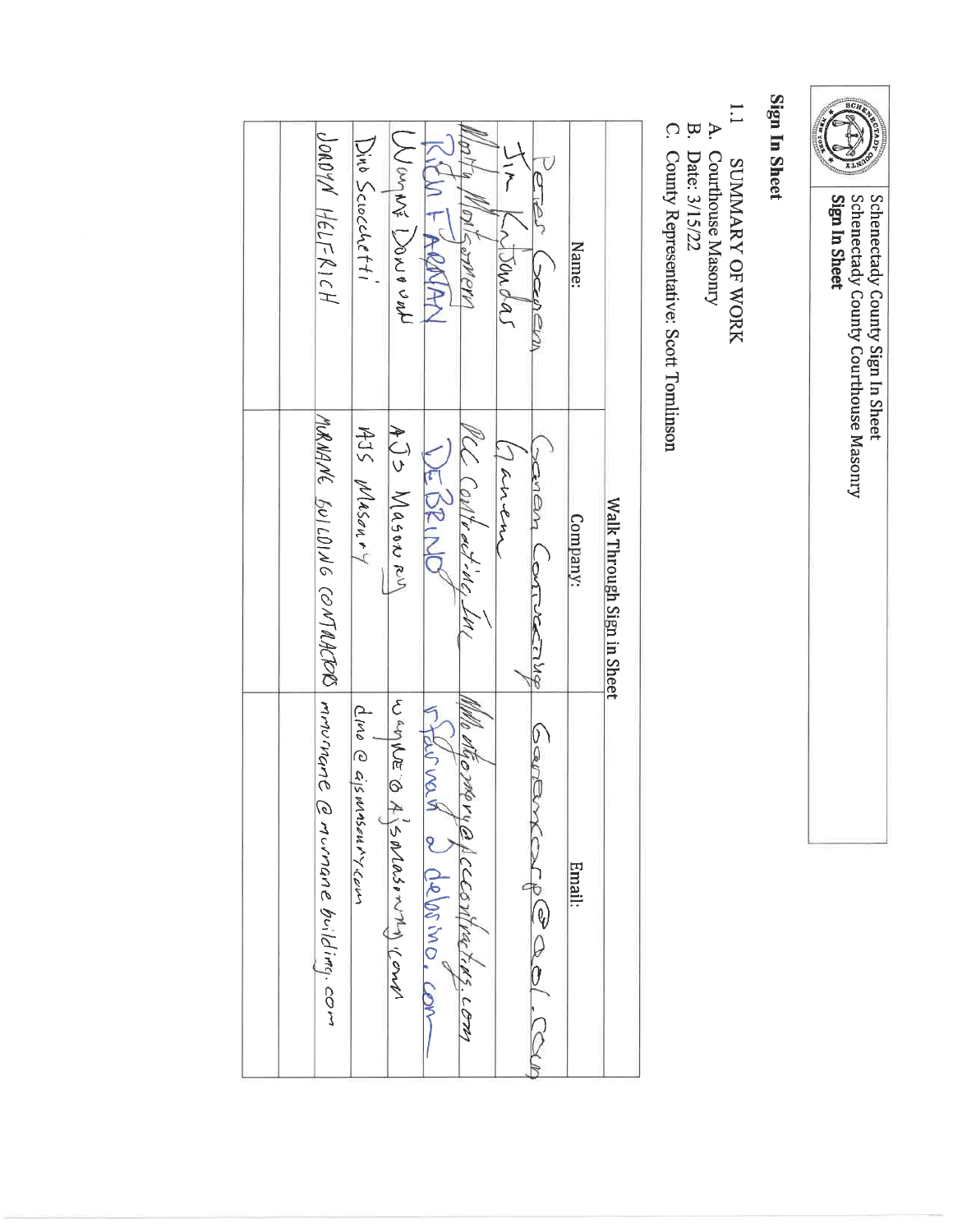© 2022 C2 Architecture, PC. Project Number 2138.00

#### SECTION 01 15 00

#### MASTER PROJECT SCHEDULE

(Addendum #3)

| On site Walkthrough:           | Tuesday, March 8th, 2022 at 11:00am.                                                                          |
|--------------------------------|---------------------------------------------------------------------------------------------------------------|
| Submission of bid questions:   | On or before Thursday, March 17th, 2022 at 12:00pm.                                                           |
| Bid Due/Opening:               | Thursday, March 24th at 2:00 PM, 2022 Schenectady Office Building 620 State<br>Street, 6 <sup>th</sup> Floor. |
| Notice to Proceed:             | Friday, April 15th, 2022                                                                                      |
| Production of shop drawings:   | 1 weeks                                                                                                       |
| Review of Shop drawings:       | 1 weeks                                                                                                       |
| Total project Renovation work: | 4 weeks 12 weeks                                                                                              |
| <b>Substantial Completion:</b> | Friday, May 13th, 2022 Friday, July 8th, 2022                                                                 |
| Punch List Completion:         | (Date TBD) Prior to Substantial Completion                                                                    |

END OF PROJECT MASTER SCHEDULE 01 15 00